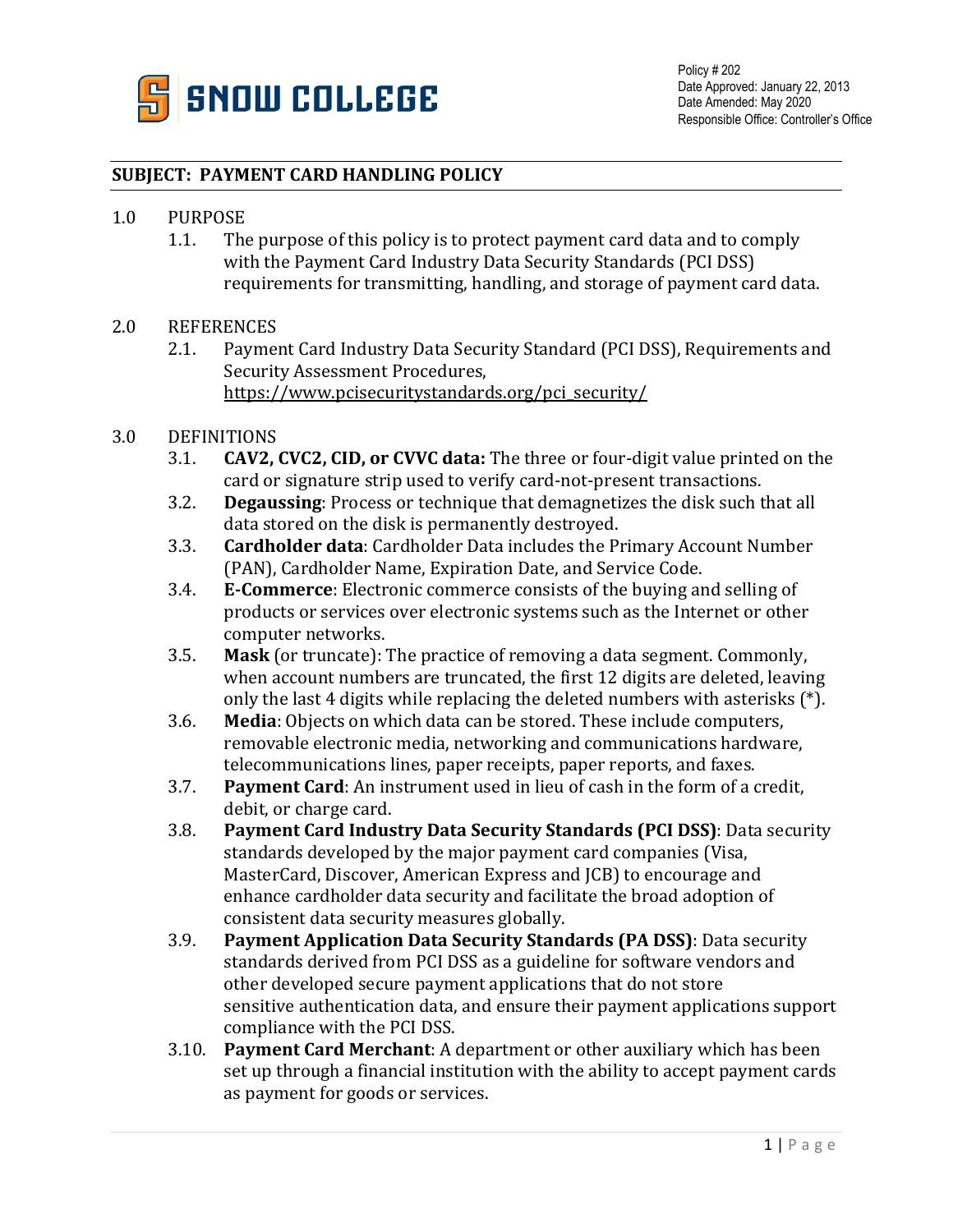

- 3.11. **Payment Gateway**: Facilitates the transfer of payment card transaction information between a payment portal (such as a website) and the acquiring bank.
- 3.12. **PCI Compliance Committee**: Committee comprised of employees from the College's Information Technology (IT) Department, Information Security Officer (ISO), and Controller's Office charged with ensuring the College's compliance with PCI DSS.
- 3.13. **Primary Account Number (PAN)**: Unique payment card number that identifies the issuer and the particular cardholder account.
- 3.14. **Point of Sale (POS) device**: A POS device is the hardware and/or software used to process payments and transactions at merchant locations.
- 3.15. **Sensitive Authentication Data**: Sensitive Authentication Data includes the full magnetic stripe data or equivalent on a chip, CAV2/CVC2/CVV2/CID, and PINs/PIN blocks.
- 4.0 POLICY
	- 4.1. All departments and other auxiliaries within the College that function as a payment card merchant must comply with established security control measures including:
		- 4.1.1. Approval from the College Controller (unless the Controller is the chair of the PCI Compliance Committee) and PCI Compliance Committee before entering into any contract or purchase of software and/or equipment that involve payment cards. This requirement applies regardless of the transaction method or technology used.
		- 4.1.2. Notification to the Controller's Office and Information Security Officer of all technology implementations.
		- 4.1.3. Establishment of payment card handling procedures for safeguarding cardholder data. This pertains to ALL transactions initiated via the telephone, in person, mail order, ecommerce, etc.
		- 4.1.4. Compliance with current Payment Card Industry Data Security Standards (PCI DSS).
		- 4.1.5. Participation in an annual security Self-Assessment Questionnaire (SAQ) conducted by the Payment Card Merchant in conjunction with the PCI Compliance Committee and reported to the Vice President of Finance and Administrative Services to ensure compliance with this policy and associated procedures.
		- 4.1.6. Payment applications and POS devices implemented must be PA DSS validated.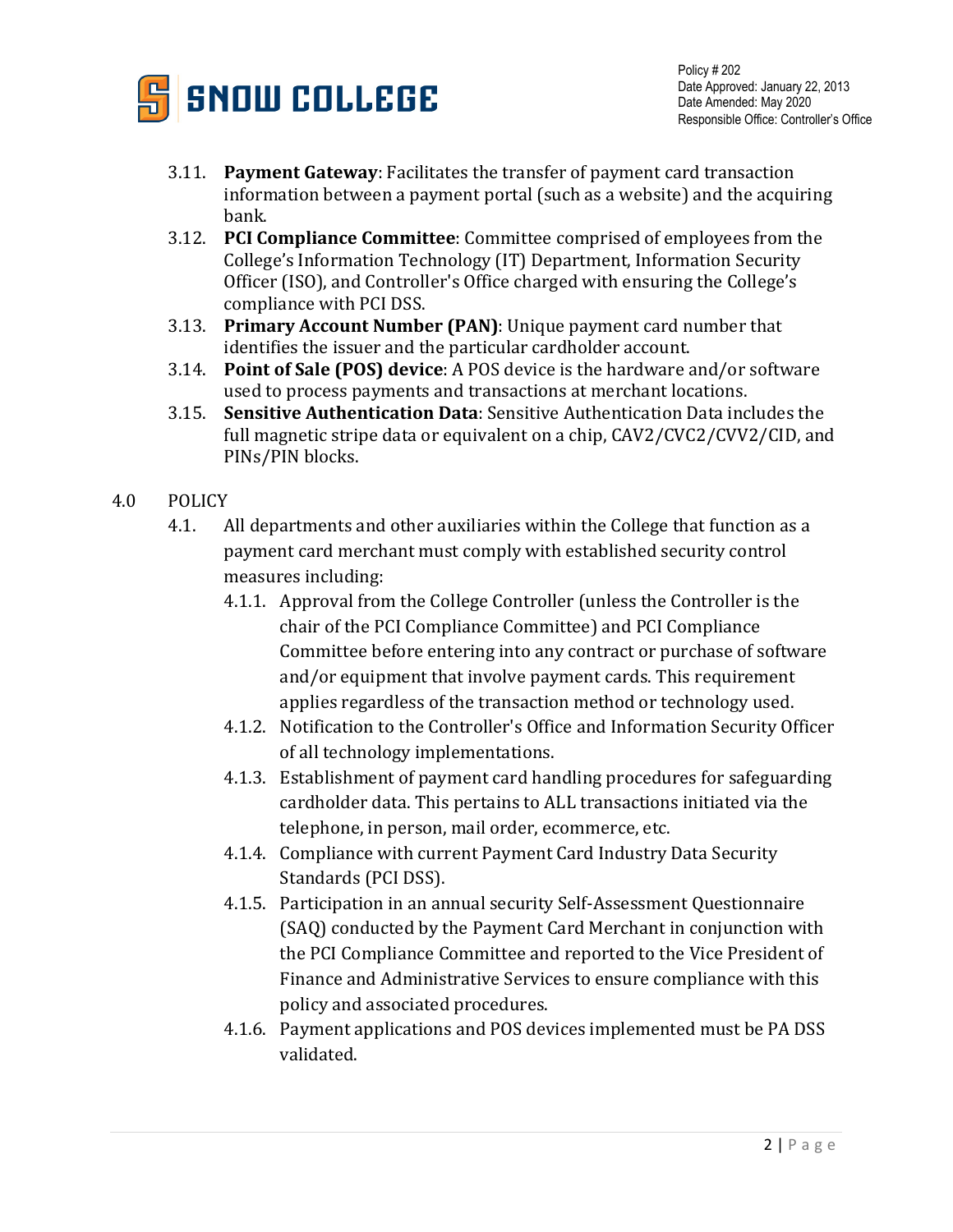

- 4.2. All ecommerce payments must be processed through a College approved payment gateway, unless an exemption has been approved by the PCI Compliance Committee.
	- 4.2.2. A department or other auxiliary of the College shall not enter into an outsourcing agreement with a third-party provider, including software applications, for payment card processing until such an agreement is first approved by the Controller in conjunction with the PCI Compliance Committee and the Procurement Office.
- 4.3. All cardholder data and customer information must be kept secure and confidential at all times.
	- 4.3.2. Payment card receipts should be treated in the same manner as cash. Refer to the College's Cash Handling Policy.
	- 4.3.3. All media containing cardholder data must be maintained in a secure environment limited to authorized staff. Secure environments include locked drawers, file cabinets in locked offices, safes, and encrypted electronic storage devices.
		- 4.3.3.1. Payment card merchants who accept mail or phone payments must immediately destroy any paper notes that contain any Cardholder Data once the transaction is completed. e.g. cross-cut shredding.
	- 4.3.4. Sensitive authentication data must never be stored on computers or networks.
	- 4.3.5. The PAN and expiration date must be truncated, masked, or encrypted wherever it is electronically stored.
	- 4.3.6. Cardholder data must be transmitted or delivered in a secured manner, such as SSL encryption, or sealed envelopes through the US postal service or equivalent.
	- 4.3.7. Cardholder data must never be sent or accepted via end-user messaging technologies (for example: fax, email, instant messaging, SMS, chat, etc.) or over voicemail. If inadvertently received, the cardholder data must never be used to process a payment. Follow approved departmental operating procedures for the appropriate method of responding to and deleting the cardholder data if received from a payee in a prohibited manner.
	- 4.3.8. Cardholder data must not be stored in spreadsheets, word processing documents, personal databases, text files, or other types of data storage mechanisms.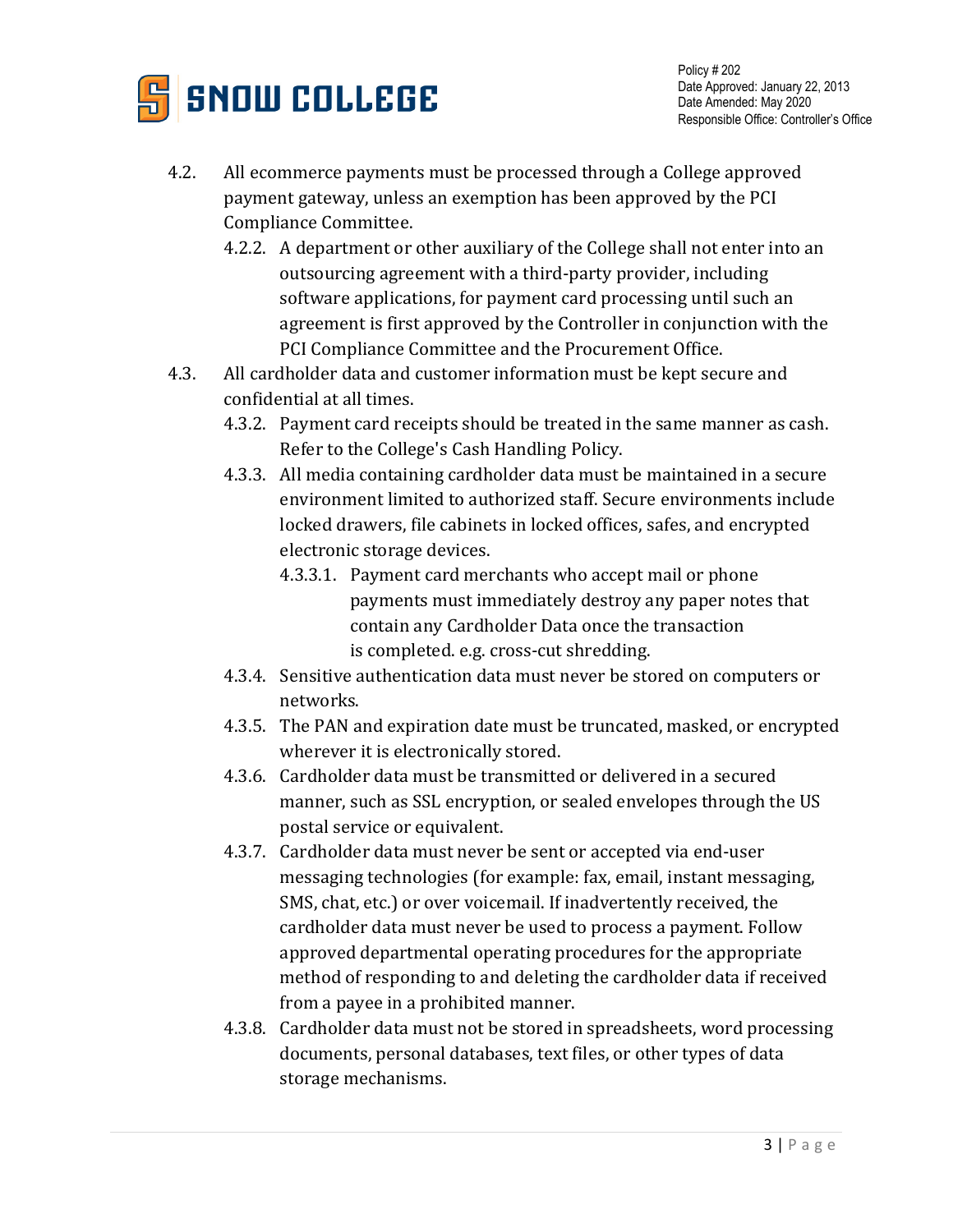

- 4.3.9. The payment card merchant must use processing equipment that produces receipts with a masked (or truncated) cardholder's PAN. Payment card merchants must mask the cardholder's PAN on the customer's receipt and should also mask the merchant's copy of the receipt if there is no business constraint.
- 4.3.10. The level of security controls applied to the College's network must at least match the highest level of classification of the data being transmitted.
- 4.3.11. All personnel involved in payment card handling are required to receive payment card handling security training at least annually provided by the PCI Compliance Committee.
- 4.4. All cardholder data and customer information must be protected from unauthorized access.
	- 4.4.2. Physical and electronic access to payment card processing and cardholder data must be restricted to appropriate and approved personnel.
	- 4.4.3. Background checks must be performed in accordance with current Human Resource policy.<https://snow.edu/offices/hr/>
	- 4.4.4. Appropriate segregation of duties must be established between payment card processing (including refunds) and the reconciliation function. Proper approval, as determined by each Payment Card Merchant, of all payment card refunds is required.
	- 4.4.5. The Controller's Office and Information Security Officer must be notified prior to implementation of any technology changes affecting payment card transaction processing associated with the merchant account.
	- 4.4.6. Proper user authentication and password management must be in place as required by PCI DSS and the College Information Security Policy.
	- 4.4.7. All access to cardholder data must be logged and monitored.
- 4.5. All breaches in security regarding cardholder data must be reported to the Vice President of Finance and Administrative Services, the Chief Information Officer and the Information Security Officer immediately upon discovery.
- 4.6. Self-assessments and testing must be performed to ensure compliance with PCI DSS.
	- 4.6.2. Payment card handling procedures and equipment are subject to audit by the College Internal Audit department, external audit, or Payment Card review firms.